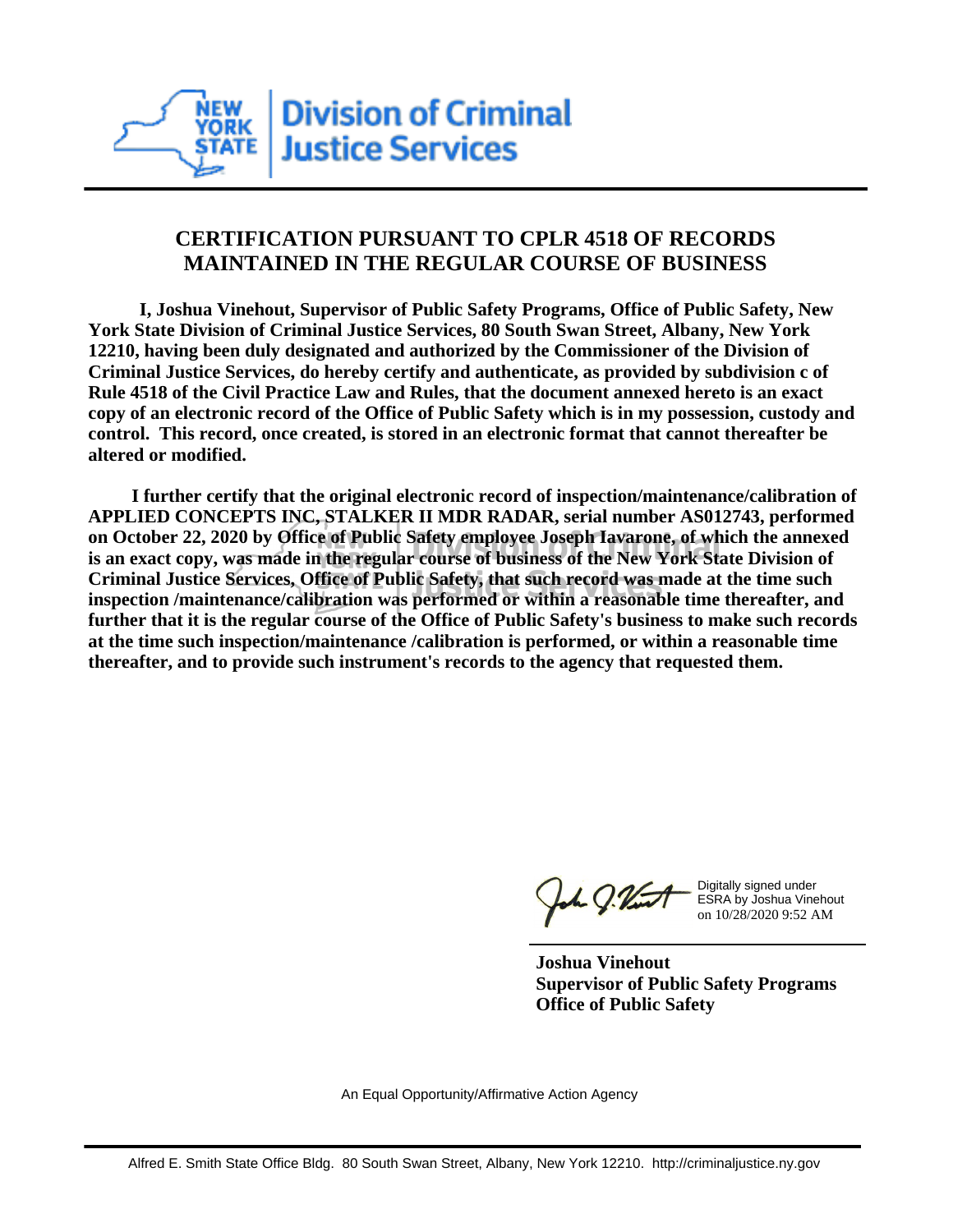## **RADAR RECORD OF INSPECTION / MAINTENANCE / CALIBRATION**

**Name of Submitting Agency: Stony Point Town Police Department Manufacturer: APPLIED CONCEPTS INC Model: STALKER II MDR Date: October 22, 2020 Serial Number: AS012743**

 **I hereby certify that APPLIED CONCEPTS INC RADAR, model STALKER II MDR, serial number AS012743/ / N/A / / N/A, has been calibrated using standards whose accuracies are established by the National Bureau of Standards, or have been derived by the ratio type of self calibration techniques. Calibration has been effected by controlled tests performed on the date indicated above.**

| <b>Test No</b> | <b>Internal Standard</b>                   | <b>Test Result</b> |
|----------------|--------------------------------------------|--------------------|
|                | <b>PAS MPH</b>                             | <b>PAS MPH</b>     |
| <b>Test No</b> | <b>Certification Standard (Stationary)</b> | <b>Test Result</b> |
|                | 40 MPH                                     | 40 MPH             |
|                | $25$ MPH<br>YORK                           | <b>25 MPH</b>      |
| <b>Test No</b> | <b>Certification Standard (Moving)</b>     | <b>Test Result</b> |
|                | <b>40 MPH</b>                              | <b>15 MPH</b>      |
|                | <b>25 MPH</b>                              |                    |

**Turning Fork Certification / Date of Certification: October 22, 2020**

| <b>Serial Number</b> | <b>Frequency</b> | <b>Test Result</b> |
|----------------------|------------------|--------------------|
| FB341617             | 4163 HZ          | 40 MPH             |

**The above stated tuning fork has been tested and found to oscillate at 4163 Hertz. It will cause a calibration signal of 40 MPH when used with a Doppler traffic radar operating at 34,700 Mhz.**

| <b>Serial Number</b> | Frequency | <b>Test Result</b> |
|----------------------|-----------|--------------------|
| FA234347             | 2615 HZ   | 25 MPH             |

**The above stated tuning fork has been tested and found to oscillate at 2615 Hertz. It will cause a calibration signal of 25 MPH when used with a Doppler traffic radar operating at 34,700 Mhz.**

 **I further certify that the entries made in these records were made at the time that the inspection /maintenance/calibration of the above identified RADAR was performed, or within a reasonable time thereafter.**

 *page 1 of 2* 

Digitally signed under ESRA by Joseph Iavarone on 10/22/2020 12:32 PM

**Joseph Iavarone Highway Safety Equipment Technician Office of Public Safety**

**\_\_\_\_\_\_\_\_\_\_\_\_\_\_\_\_\_\_\_\_\_\_\_\_\_\_\_\_\_\_\_\_\_\_\_\_\_**